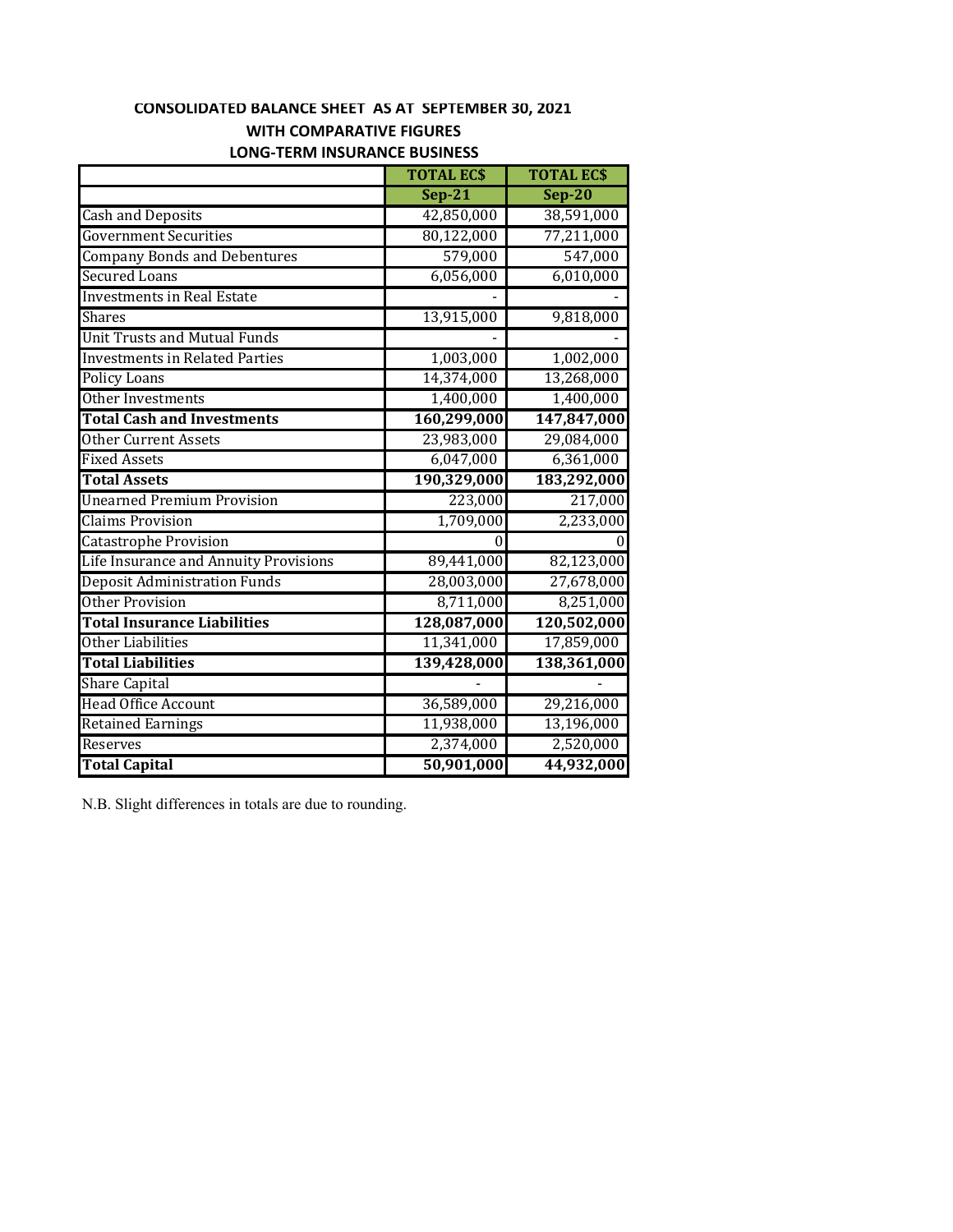### **CONSOLIDATED INCOME STATEMENT AS AT SEPTEMBER 30, 2021 WITH COMPARATIVE FIGURES LONG‐TERM INSURANCE BUSINESS**

|                               | <b>TOTAL</b> | <b>TOTAL</b> |  |
|-------------------------------|--------------|--------------|--|
|                               | $Sep-21$     | $Sep-20$     |  |
| <b>Gross Premuims Written</b> | 22,256,000   | 21,833,000   |  |
| Reinsurance Assumed           |              |              |  |
| Reinsurance ceded             | 879,000      | 1,681,000    |  |
| <b>Net Premuims Written</b>   | 21,377,000   | 20,152,000   |  |
| <b>Investment Income</b>      | 5,126,000    | 4,535,000    |  |
| Other Revenue                 | 610,000      | 1,148,000    |  |
| <b>Total Revenue</b>          | 27,113,000   | 25,835,000   |  |
| <b>Policy Holder Benefits</b> | 15,341,000   | 15,600,000   |  |
| <b>Commission Expense</b>     | 2,973,000    | 3,039,000    |  |
| Management expense            | 6,547,000    | 6,926,000    |  |
| Other Expenses                | 836,000      | 777,000      |  |
| <b>Total Expenses</b>         | 25,697,000   | 26,342,000   |  |
| Net Income before Tax         | 1,416,000    | (507,000)    |  |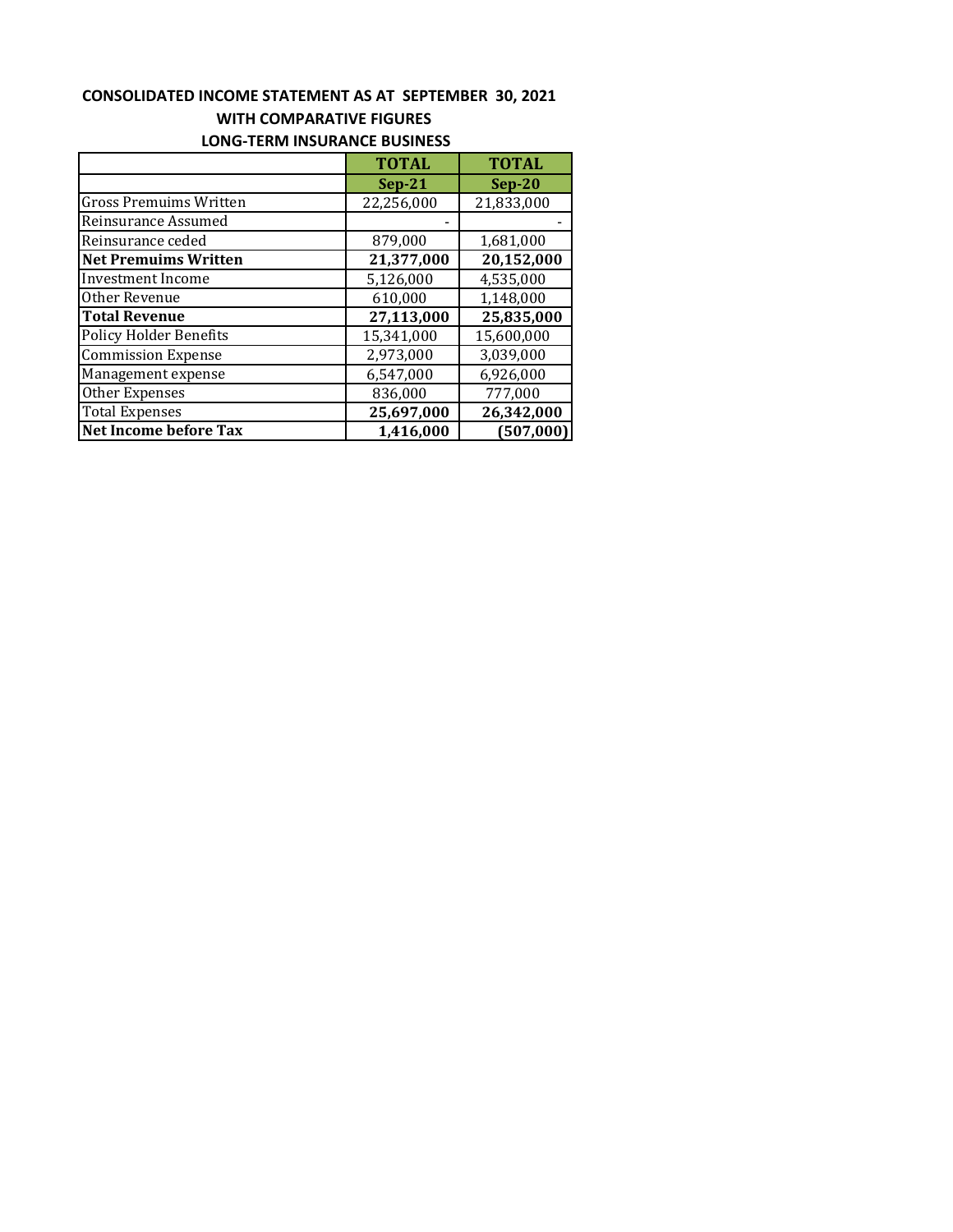## **WITH COMPARATIVE FIGURES CONSOLIDATED BALANCE SHEET AS AT SEPTEMBER 30, 2021**

### **GENERAL INSURANCE BUSINESS**

|                                        | <b>TOTAL ECS</b> | <b>TOTAL ECS</b> |
|----------------------------------------|------------------|------------------|
|                                        | <b>Sep-21</b>    | $Sep-20$         |
| <b>ASSETS</b>                          |                  |                  |
| <b>Cash and Deposits</b>               | 29,033,116       | 29,602,692       |
| <b>Government Securities</b>           | 23,697,989       | 25,150,697       |
| <b>Company Bonds and Debentures</b>    | 2,253,000        | 275,000          |
| <b>Secured Loans</b>                   | 161,000          | 161,000          |
| <b>Investments in Real Estate</b>      | 4,542,720        | 4,522,720        |
| <b>Shares</b>                          | 103,000          | 103,000          |
| <b>Unit Trust and Mutual Funds</b>     | 200,000          |                  |
| <b>Investments in Related Parties</b>  | 2,700,868        | 1,696,528        |
| Other Investments                      | 4,981,498        | 3,743,995        |
| <b>Total Cash and Investments</b>      | 67,673,191       | 65,255,632       |
| <b>Other Current Assets</b>            | 39,236,972       | 36,973,589       |
| <b>Fixed Assets</b>                    | 10,411,498       | 10,406,363       |
| <b>Total Assets</b>                    | 117,321,661      | 112,635,584      |
| <b>Unearned Premium Provision</b>      | 27,530,578       | 24,826,998       |
| <b>Claims Provision</b>                | 12,715,058       | 11,390,102       |
| <b>Other Provision</b>                 | 4,609,617        | 5,771,700        |
| <b>Total Insurance Liabilities</b>     | 44,855,253       | 41,988,800       |
| Other Liabilities                      | 24,815,766       | 16,516,968       |
| <b>Total Liabilities</b>               | 69,671,019       | 58,505,768       |
| <b>Share Capital</b>                   | 5,900,150        | 5,900,150        |
| <b>Head Office Account</b>             | $-3,515,000$     | 73,164           |
| <b>Retained Earnings</b>               | 35,985,492       | 40,452,501       |
| Reserves                               | 9,281,000        | 7,703,000        |
| <b>Total Capital</b>                   | 47,651,642       | 54,128,815       |
| <b>Total Liabilities &amp; Capital</b> | 117,322,661      | 112,634,583      |

N.B. Slight differences in totals are due to rounding.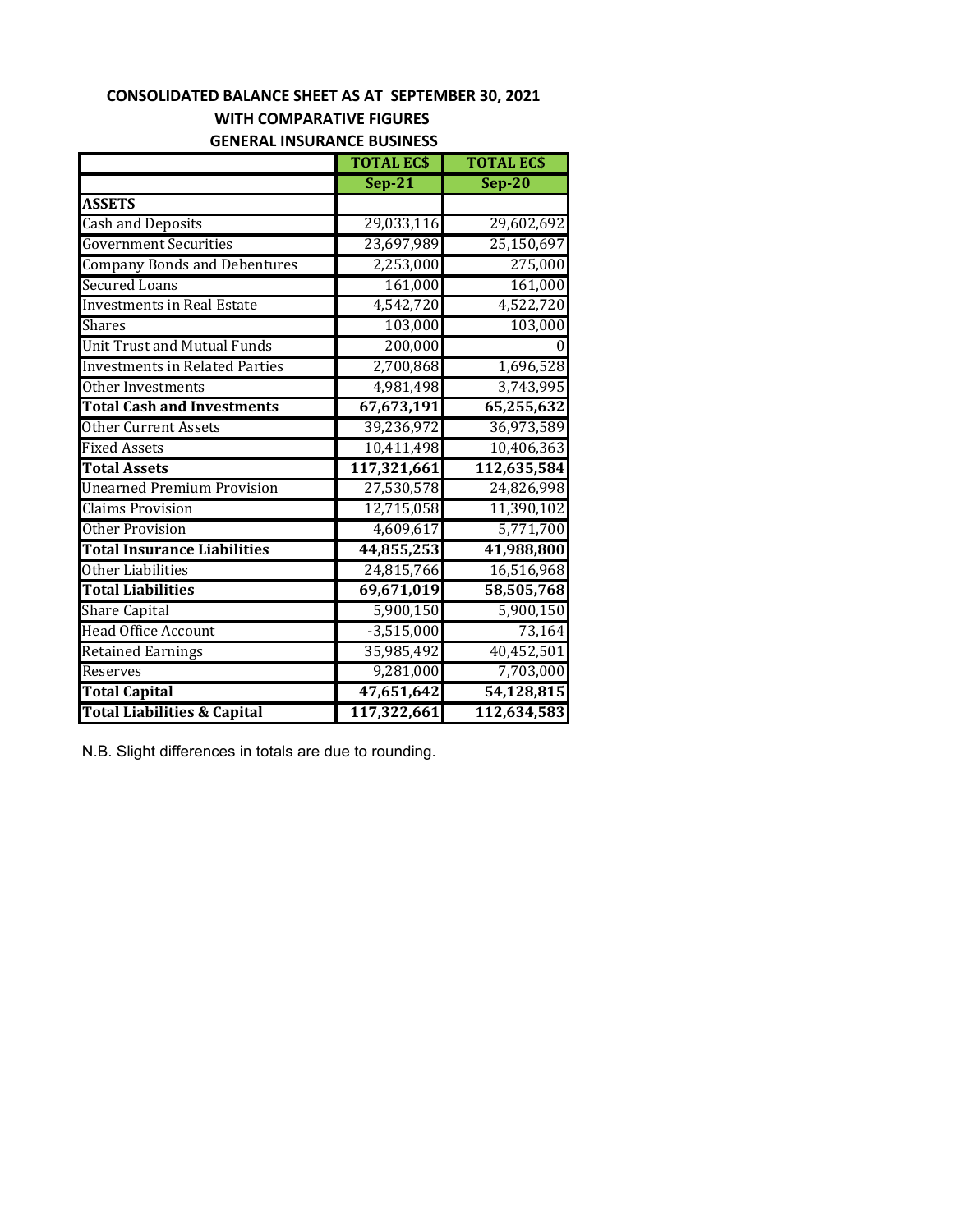# **CONSOLIDATED INCOME STATEMENT AS AT SEPTEMBER 30, 2021 WITH COMPARATIVE FIGURES GENERAL INSURANCE BUSINESS**

|                                        | <b>TOTAL ECS</b> | <b>TOTAL ECS</b> |
|----------------------------------------|------------------|------------------|
|                                        | $Sep-21$         | $Sep-20$         |
| <b>INCOME</b>                          |                  |                  |
| <b>Gross Premuim Written</b>           | 57,178,364       | 53,274,892       |
| <b>Premuims Ceded</b>                  | 33,698,361       | 30,418,251       |
| <b>Net Premuims Written</b>            | 23,480,003       | 22,856,641       |
| Change in unearned premuims            | 282,013          | 1,132,074        |
| <b>Net Premuims Earned</b>             | 23,197,990       | 23,988,715       |
| Claims expense                         | 11,886,017       | 10,816,902       |
| <b>Net Commission Expense</b>          | (526, 847)       | (727, 078)       |
| Management expense                     | 6,419,152        | 6,232,091        |
| <b>Total Underwriting Expenses</b>     | 17,778,322       | 16,321,915       |
| <b>Underwriting Income</b>             | 5,419,668        | 7,666,800        |
| <b>Investment Income</b>               | 844,320          | 1,086,690        |
| Other Revenue                          | (154, 480)       | 311,842          |
| Other Expenses                         | (483, 778)       | (1, 287, 442)    |
| <b>Net Operating Income before Tax</b> | 5,625,730        | 7,777,890        |